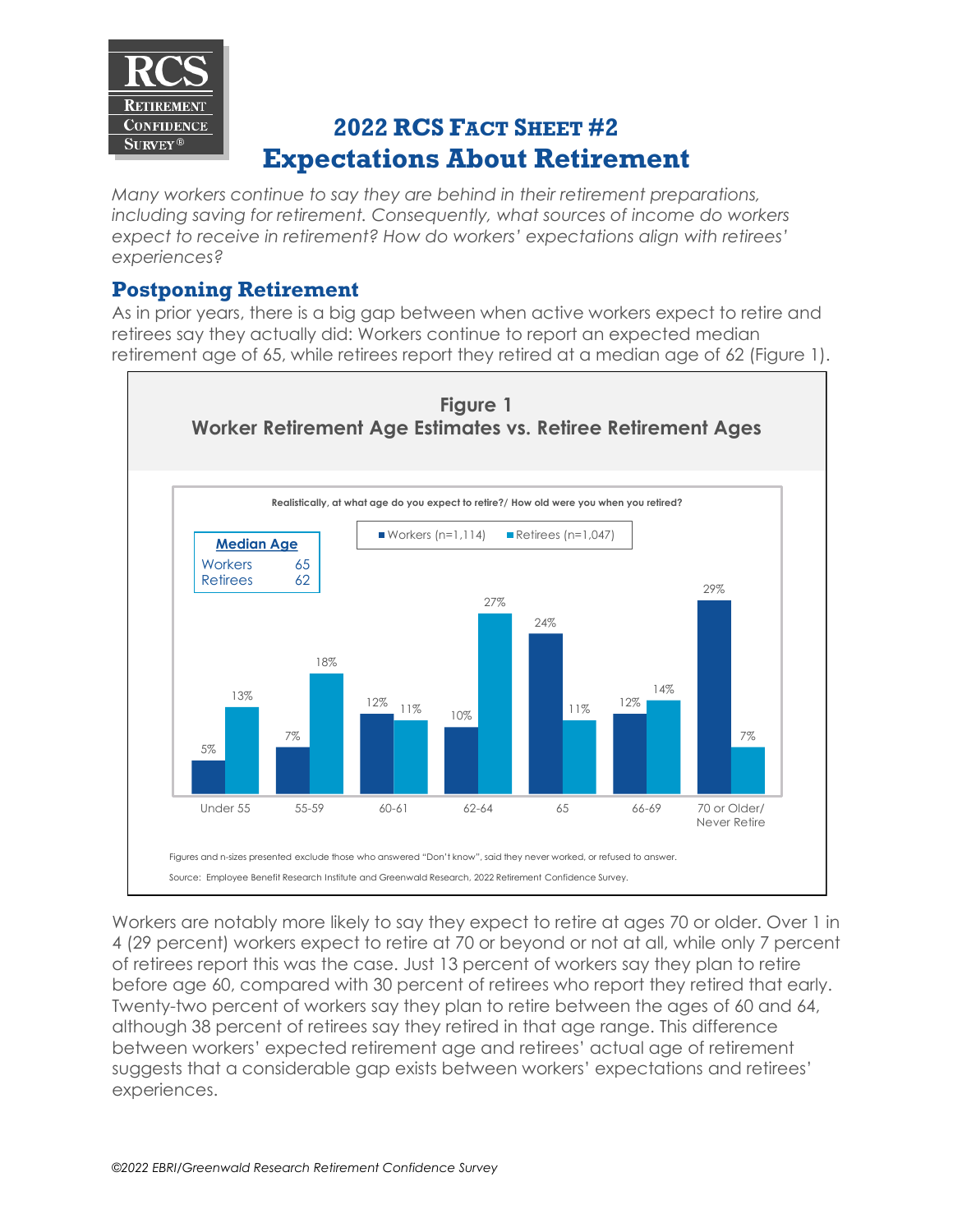The Retirement Confidence Survey (RCS) has consistently found that a large percentage of retirees leave the work force earlier than planned (47 percent) (Figure 2). In the 2022 RCS, many who say they retired earlier than planned did so because of a hardship, such as a health problem or disability, not related to COVID-19 (32 percent). Another 23 percent say that they retired due to changes at their company, but a larger share say they could afford to retire earlier (38 percent).<sup>[1](#page-1-0)</sup> This tendency to retire earlier than planned may explain the considerable gap that exists between workers' expectations and retirees' experiences.



As one might expect, workers who are not confident about their financial security in retirement plan to retire later, on average, than those who express confidence. For example, 56 percent of workers who are not confident in their retirement financial prospects say they either will not retire or do not know when they will retire, compared with 21 percent who are very confident.

## **Working for Pay in Retirement**

Seven in ten workers plan to work for pay in retirement, compared with just 27 percent of retirees who report they have actually worked for pay in retirement. In fact, the RCS has consistently found that workers are far more likely to plan to work for pay in retirement than retirees are to have actually worked (Figure 3). This is similar to the 2021 numbers of 72 percent and 30 percent, respectively,

*©2022 EBRI/Greenwald Research Retirement Confidence Survey*

<span id="page-1-0"></span><sup>&</sup>lt;sup>1</sup> Retirees could have retired for more than one reason.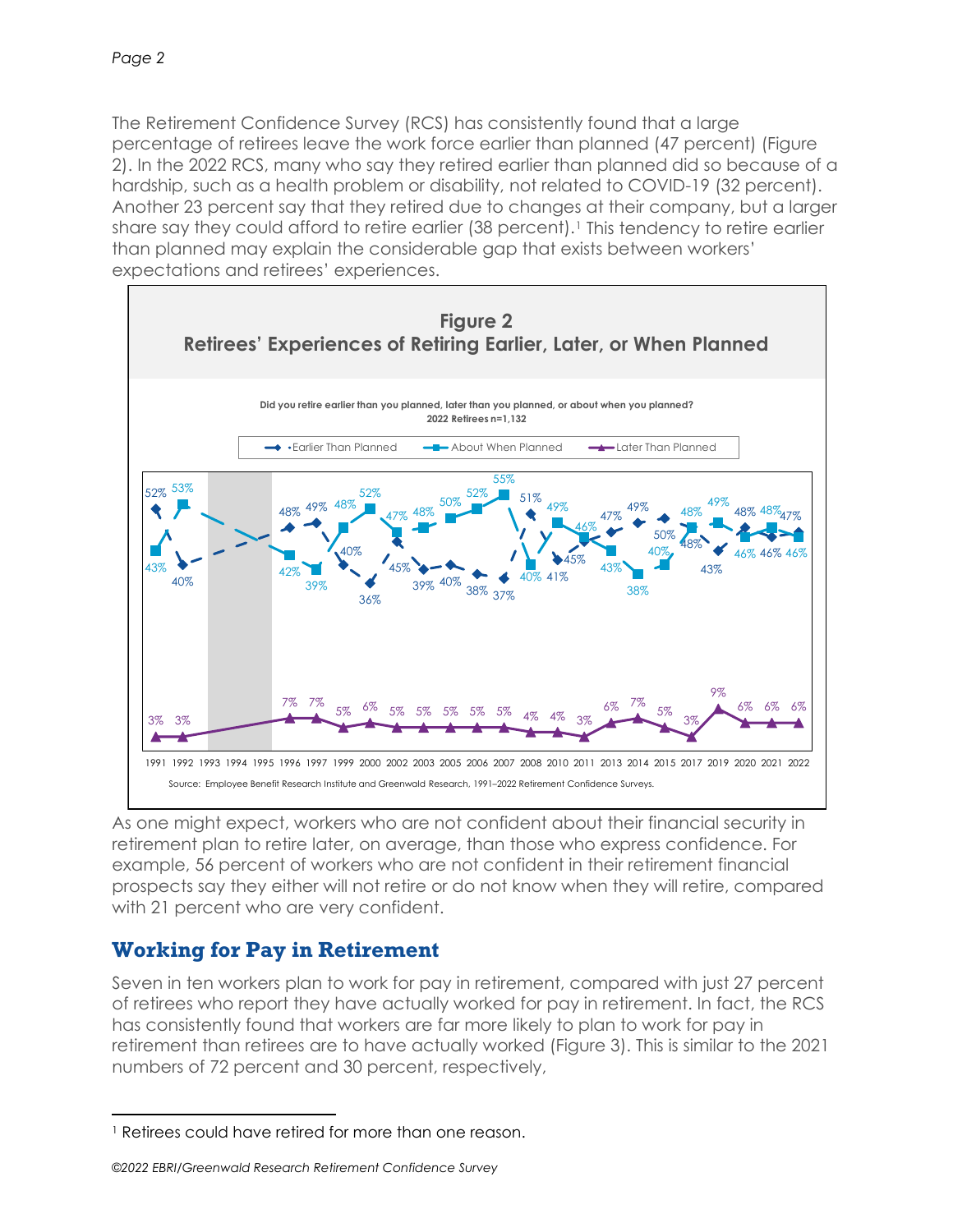In the 2021 RCS, among retirees working for pay in retirement and reporting why they worked for pay in retirement, many said a major or minor reason that was positive for doing so, saying they continued to work because they wanted to stay active and involved (88 percent), they enjoyed working (78 percent), or a job opportunity came along (51 percent). However, they reported that financial reasons also played a role in that decision, such as wanting money to buy extras (68 percent major or minor reason for working), to avoid reducing their savings (60 percent), needing money to make ends meet (39 percent), a decrease in the value of their savings or investments (25 percent), or keeping health insurance or other benefits (18 percent).[2](#page-2-0)



## **Sources of Retirement Income**

While almost all retirees (94 percent) report that Social Security provides a source of retirement income for them and their spouse's retirement (64 percent say it is a major source of income), workers and their spouses continue to expect to draw their retirement income from a wide variety of sources.

Eighty-six percent of current workers expect Social Security to be a major or minor source of income in retirement, but they believe that personal savings will also play a large role, with 82 percent saying they anticipate receiving retirement income from a workplace retirement savings plan, 70 percent from an individual retirement account, and 75 percent from personal retirement savings and investments. Sixty-eight percent expect work for pay to provide income in retirement, 64 percent expect to receive

<span id="page-2-0"></span><sup>2</sup> Retirees could have worked for pay in retirement for more than one reason.